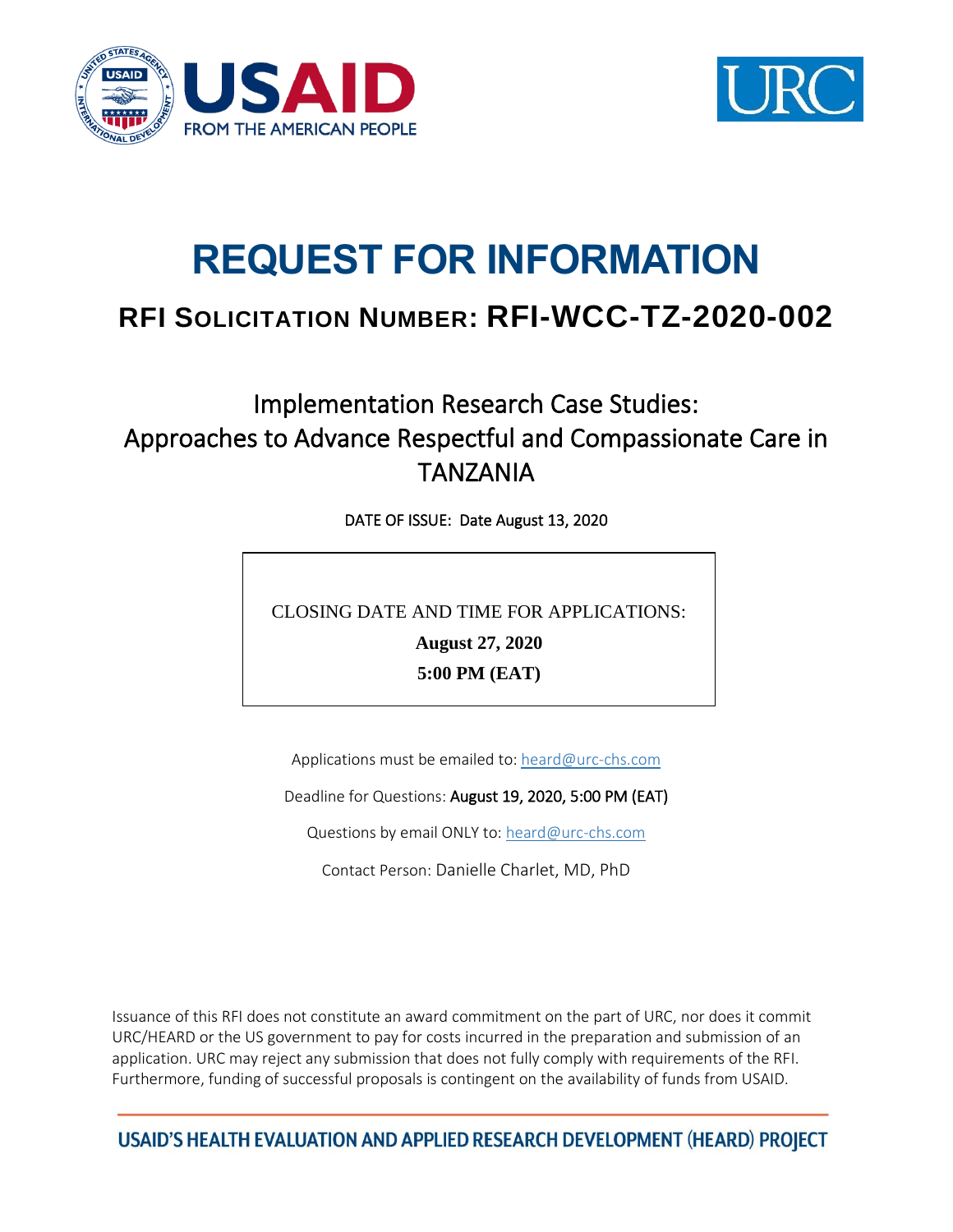# **TABLE OF CONTENTS**

<span id="page-1-0"></span>

| 1.  |                                                                     |  |  |  |  |
|-----|---------------------------------------------------------------------|--|--|--|--|
| 2.  |                                                                     |  |  |  |  |
| 3.  |                                                                     |  |  |  |  |
| 4.  |                                                                     |  |  |  |  |
| 5.  |                                                                     |  |  |  |  |
| 6.  |                                                                     |  |  |  |  |
| 6.1 |                                                                     |  |  |  |  |
| 6.2 |                                                                     |  |  |  |  |
| 6.3 |                                                                     |  |  |  |  |
| 6.4 |                                                                     |  |  |  |  |
| 7.  |                                                                     |  |  |  |  |
| 71  |                                                                     |  |  |  |  |
| 7.2 |                                                                     |  |  |  |  |
| 7.3 |                                                                     |  |  |  |  |
| 7.4 |                                                                     |  |  |  |  |
| 8.  |                                                                     |  |  |  |  |
| 8.1 |                                                                     |  |  |  |  |
| 8.2 | Health, Evaluation and Applied Research (HEARD) Project Overview  9 |  |  |  |  |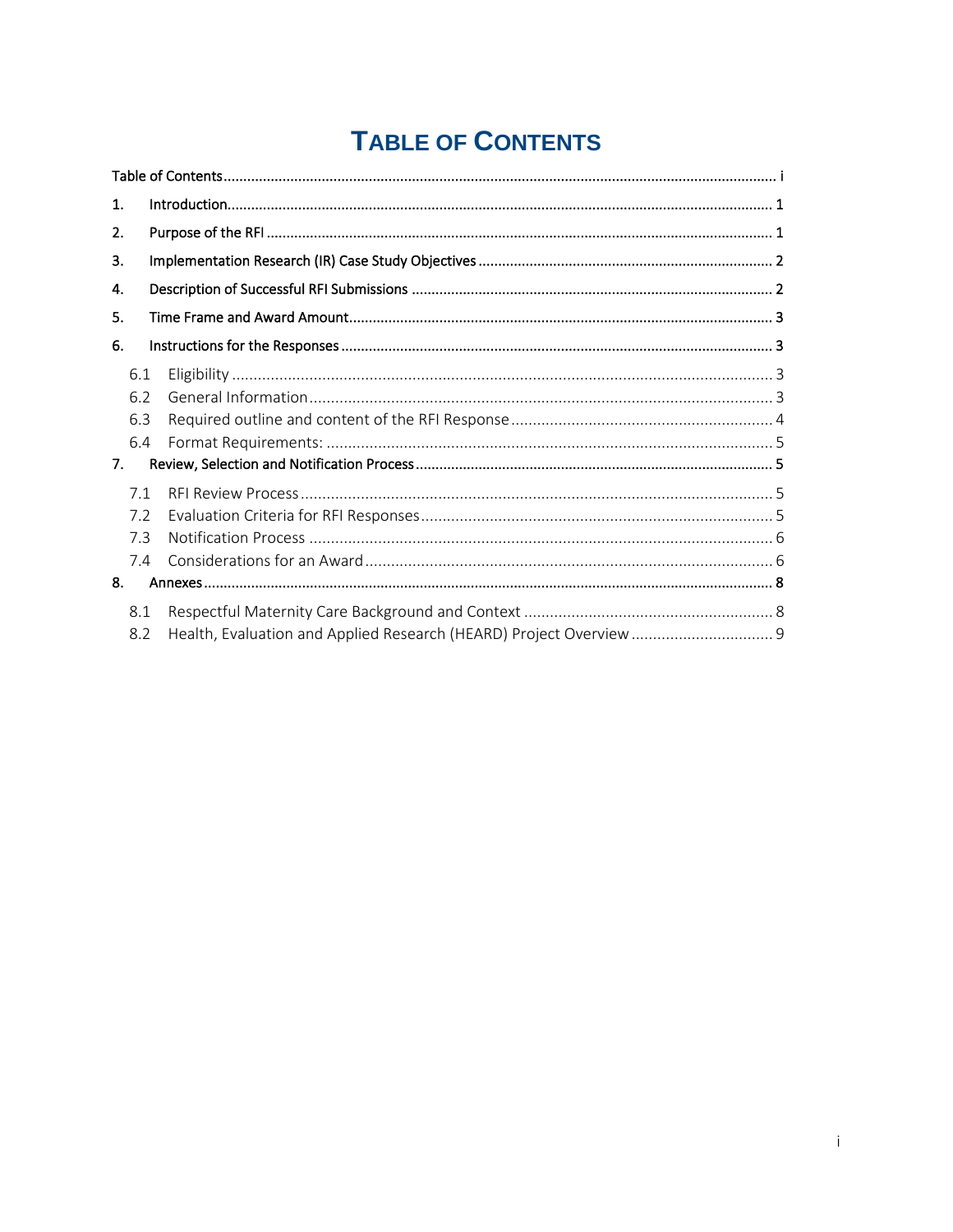#### <span id="page-2-0"></span>**1. INTRODUCTION**

Some of the first implementation science activities that captured the prevalence of mistreatment during facility-based childbirth along with efforts to advance respectful maternity care took place in Tanzania and Kenya within the last decade. The initial studies supported by the Translating Research into Action (TRAction) project yielded critical evidence that helped fuel additional studies and a national dialogue around making respectful maternity care (RMC) a priority in Tanzania. From June 2016 to-date, significant policy advocacy efforts have facilitated continued action to ensure respectful care in Tanzania such as the Ministry of Health, Community Development, Gender, Elderly and Children's *National Guidelines on Respectful and Compassionate Nursing and Midwifery Care* (November 2017) and the *National Guideline for Gender and Respectful Care Mainstreaming and Integration Across RMNCAH services in Tanzania* (June 2019). Given the former, what is needed now is evidence-informed guidance on what approaches are successful, why, and how to implement interventions to address respectful care at scale.

# <span id="page-2-1"></span>**2. PURPOSE OF THE RFI**

The HEARD Project seeks to co-fund the documentation and analysis of existing efforts to advance respectful and compassionate care in Tanzania. Promising approaches generally refer to interventions that have potential to successfully advance policies, advocacy, systemic or interpersonal actions, facilitybased and/or community driven efforts to improve respectful environments of care. (Reference the Annex for more information on approaches). Woman-centered respectful care approaches, for this purpose, span interventions that target antenatal care, maternity care and postnatal care and could, for example, include policy, advocacy, program (facility or community-based), training and mentoring interventions.

The COVID-19 pandemic underscores the need for adaptable health systems and approaches that ensure accessibility and availability of high-quality essential maternity services. Implementation science, or the study of real-life implementation of policies and programs, has never been more critical. Rapid documentation and sharing of information on how to maintain essential maternity services and respectful care—even in the context of a global crisis—is critical for maintaining progress toward national and global health goals.

*The purpose of this RFI is to solicit short proposals from Tanzania-based partnerships between implementation assistance entities and local research institutions that demonstrate an opportunity to generate implementation research case studies that capture learning around how and why specific promising approaches advance respectful care within and beyond the context of a global pandemic such as COVID-19—specifically in Tanzania.*

The RFI is the first step in the process to identify and eventually make awards to support embedded case studies within existing efforts. The ultimate goal is to contribute to global knowledge about what works and how promising approaches may be brought to scale and what critical adaptations are necessary when faced with a global pandemic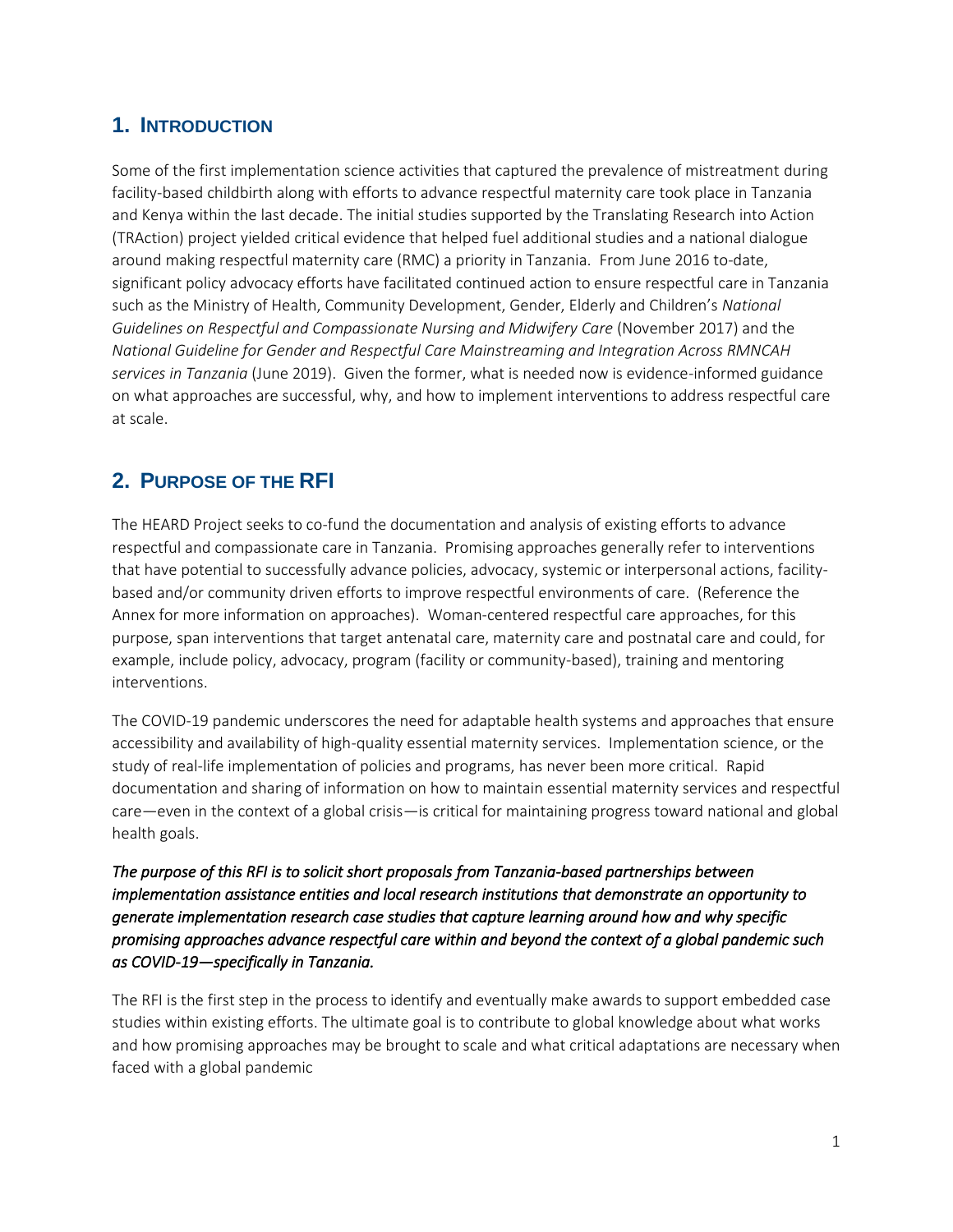# <span id="page-3-0"></span>**3. IMPLEMENTATION RESEARCH (IR) CASE STUDY OBJECTIVES**

The HEARD Project will issue awards for IR case study development to achieve the following objectives:

- 1. Document existing or recently<sup>1</sup> completed implementation efforts in Tanzania to increase the evidence base around how to deliver woman-centered respectful care approaches (including implications for or resulting from COVID-19);
- 2. Support implementation science partnerships in Tanzania to document and assess how implementation approaches can be institutionalized, sustained, and scaled;
- 3. Leverage the process of case study development to engage and inform local stakeholders about the process and outcomes of the case study and support evidence needs during the COVID-19 crisis.

IR case studies will explore critical implementation questions such as: feasibility, acceptability, adaptability, sustainability, scalability, and cost-effectiveness (among others) related to the proposed promising approach(es). The IR case study will ideally demonstrate utility within and beyond the context in which the promising approach is implemented, including an assessment of implications of identified promising approach implementation during a global pandemic and required adaptations in Tanzania. The details of the IR case study design will be developed at a later stage in the process.

# <span id="page-3-1"></span>**4. DESCRIPTION OF SUCCESSFUL RFI SUBMISSIONS**

Successful RFI applicants will describe:

- 1. A clearly defined **promising approach** that is currently being implemented/recently implemented (as indicated above) to advance respectful and compassionate care in Tanzania;
- 2. Clear value of learning from the analysis and documentation of the promising approach including the value within and beyond Tanzania and implications for COVID-19 context;
- 3. An opportunity to study aspects of the promising approach including how it is embedded into an implementation platform and how existing information and data can be incorporated into the analysis;
- 4. A partnership consisting of an implementing organization and local research institution with linkages to other organizations that operate in the areas of policy and advocacy to ensure sufficient capacity to successfully complete the technical aspects of the work and navigate the research-to-use process to advance woman-centered respectful care;
- 5. Strong institutional and partnership capacity including managerial, financial, and administrative institutional capacity to achieve the results outlined in this RFI;
- 6. Ability to mobilize cost share resources to contribute to the development of the IR case study and complement the funds provided by this RFI. Types of cost share contribution may include volunteer services, donated employee's time, donated supplies, donated equipment, donated space, project co-funding, cash contribution.

 $1$  Recent would mean the intervention implementation was completed roughly within 6 months.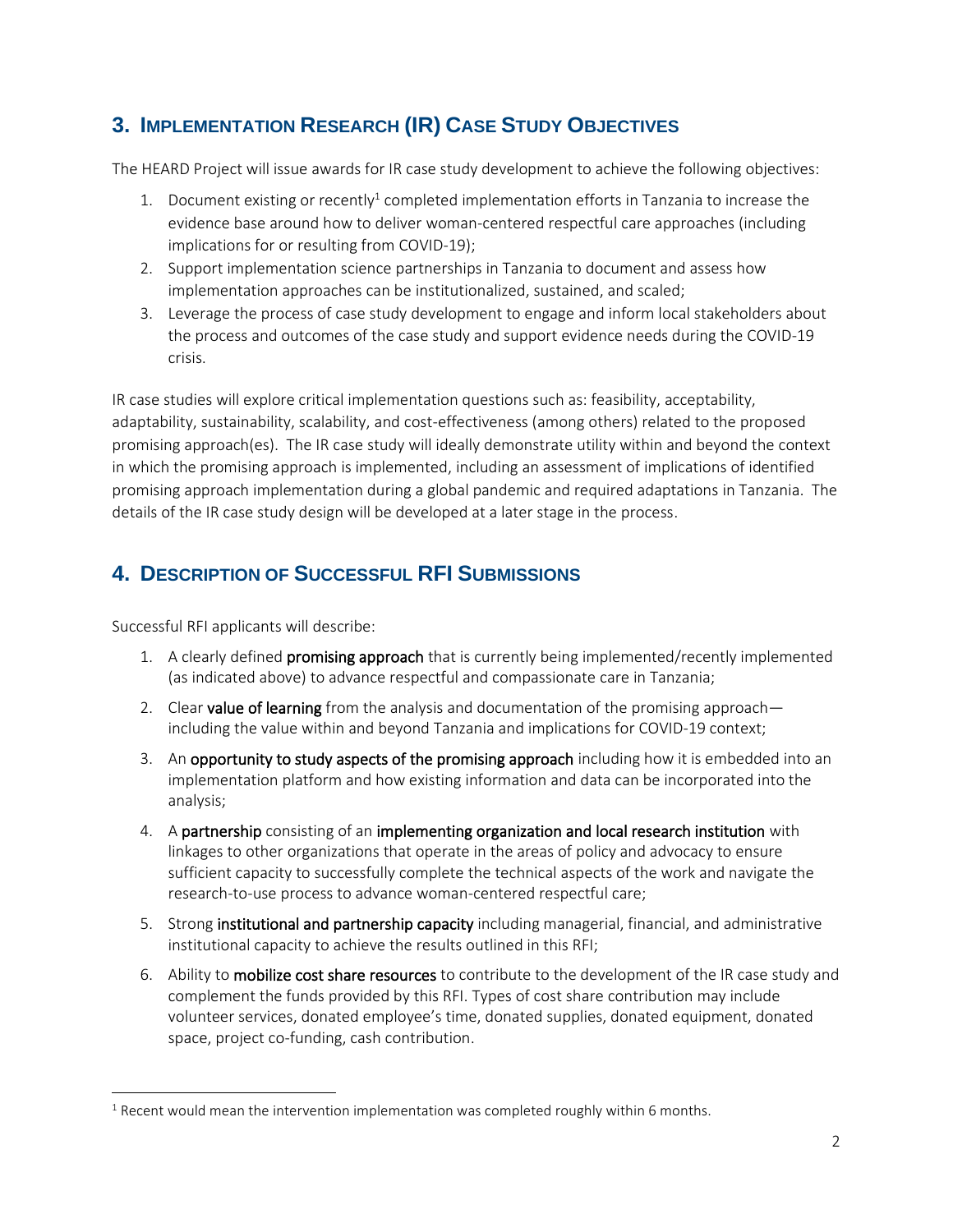# <span id="page-4-0"></span>**5. TIME FRAME AND AWARD AMOUNT**

The RFI applicants selected to move to the next round will be notified by September 18, 2020. The IR case study development process is slated to start in October 2020 and the work is projected to continue for roughly nine (9) months. Awards are anticipated to be 10,000-50,000 USD per award to complement the applicant's funding contribution (including second-tier sub-recipients, if any).

# <span id="page-4-1"></span>**6. INSTRUCTIONS FOR THE RESPONSES**

# <span id="page-4-2"></span>**6.1 ELIGIBILITY**

To be eligible to submit responses under this RFI, applicants must meet the requirements stated below. Responses from organizations that do not meet the eligibility criteria will not be reviewed and evaluated.

- 1. Applicants must be an implementation assistance provider or service delivery organization in partnership with a local research institution in Tanzania;
- 2. Applicants must be implementing or supporting the execution of a respectful and compassionate care approach in Tanzania;
- 3. Applicants must have established financial management, internal control systems, and policies and procedures that comply with established U.S. Government standards, laws, and regulations; and;
- 4. Applicants must have or be able to secure a minimum of 15% of the total resources needed for the IR case study as a cost-share contribution from non-US Government funds.

In accordance with a Mandatory Reference ADS Chapter 303, RAA29 (non-US Nongovernmental Organizations) and RAA28 (US Nongovernmental Organizations) Protecting Life in Global Health Assistance (May 2019), organizations that perform or actively promote abortion as a method of family planning are not eligible to apply.

# <span id="page-4-3"></span>**6.2 GENERAL INFORMATION**

- Due date for questions about RFI: August 19, 2020, 5:00 PM (EAT)
- Due date for responses: August 27, 2020, 5:00 PM (EAT)
- Number of award(s) expected: approximately two-five
- Maximum page length of the RFI response: 5 pages maximum (not including Cover Page, Annexes)
- Language for RFI response: English
- The geographic scope is limited to the following areas: Kigoma, Simiyu, Mara, Kagera, Geita, Mwanza, Shinyanga, Morogoro, Iringa, Njombe, Ruvuma, Lindi, Mtwara, Arusha, Kilimanjaro, Manyara, Dodoma, Singida and Tabora.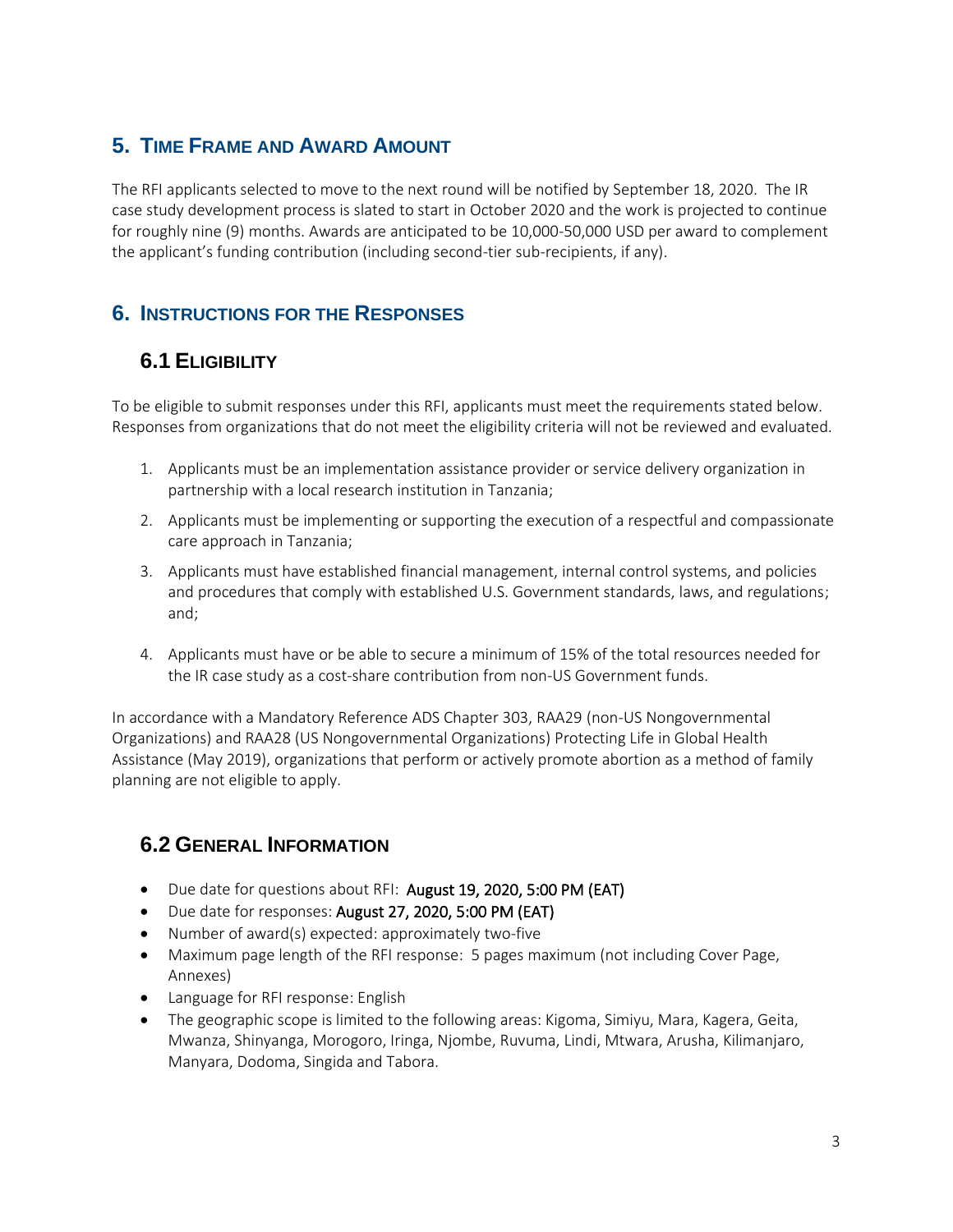All responses received by the deadline will be reviewed for responsiveness to the specifications outlined in Section 6. Applications may be judged as nonresponsive if they do not follow the instructions in the RFI. Section 7 addresses the evaluation procedures and criteria for the responses. Applicants are advised to carefully read the instructions.

Questions about the RFI must be written in English and emailed [heard@urc-chs.com](mailto:heard@urc-chs.com) by August 18, 2020, 5:00 PM (EAT).

Responses to the RFI must be submitted in English and emailed to [heard@urc-chs.com](mailto:heard@urc-chs.com) by August 27, 2020, 5:00 PM (EAT).

The page limit for the RFI response is five (5) pages (not including Cover Page and Appendices) and should be typed in a 12-point font and submitted as a Word or PDF document.

The cost information is not requested under this RFI. Short-listed organizations will be invited to submit full applications (technical and cost applications).

#### <span id="page-5-0"></span>**6.3 REQUIRED OUTLINE AND CONTENT OF THE RFI RESPONSE**

The RFI response must be specific, complete and presented concisely. **RFI Responses** must contain the following sections as outlined below. Page limits and total points based on evaluation criteria are found in parenthesis:

- 1. Promising Approach Overview (maximum 1.5 page; worth 10 points). In this section, describe the opportunity to create a case study on the promising respectful and compassionate care approach. This includes a detailed description of the following: the intervention/approach, the theory of change (including contextual factors that influence implementation), the origin of the intervention development, stakeholders involved, geographic location, and timeline;
- 2. Value of Learning from the Promising Approach (maximum 0.5 page; worth 10 points). In this section present the potential value of studying the promising approach in Tanzania, including how the promising approach links to national/sub-national goals, frameworks, priorities and implications for approach adaptation in the context of COVID-19
- 3. Aspects of Promising Approach to be Studied (maximum 1 page; worth 10 points). In this section, describe the aspects of implementation that are proposed to be studied, and other existing data or information sources that can be leveraged for the case study development (e.g. existing documentation and monitoring and evaluation data). Explain how the IR case study would be embedded into the existing implementation platform and how this award would complement, and not duplicate, existing resources for implementation;
- 4. Partnership Description (maximum 1 page; worth 10 points). Propose a partnership that includes at a minimum: an implementation assistance provider or service delivery partner lead and a local research institution. Describe the technical capacity of the partner institutions to implement the abovementioned activities. Please also describe linkages to policy and advocacy institutions and champions supporting activities that advance women-centered respectful care or experience of care;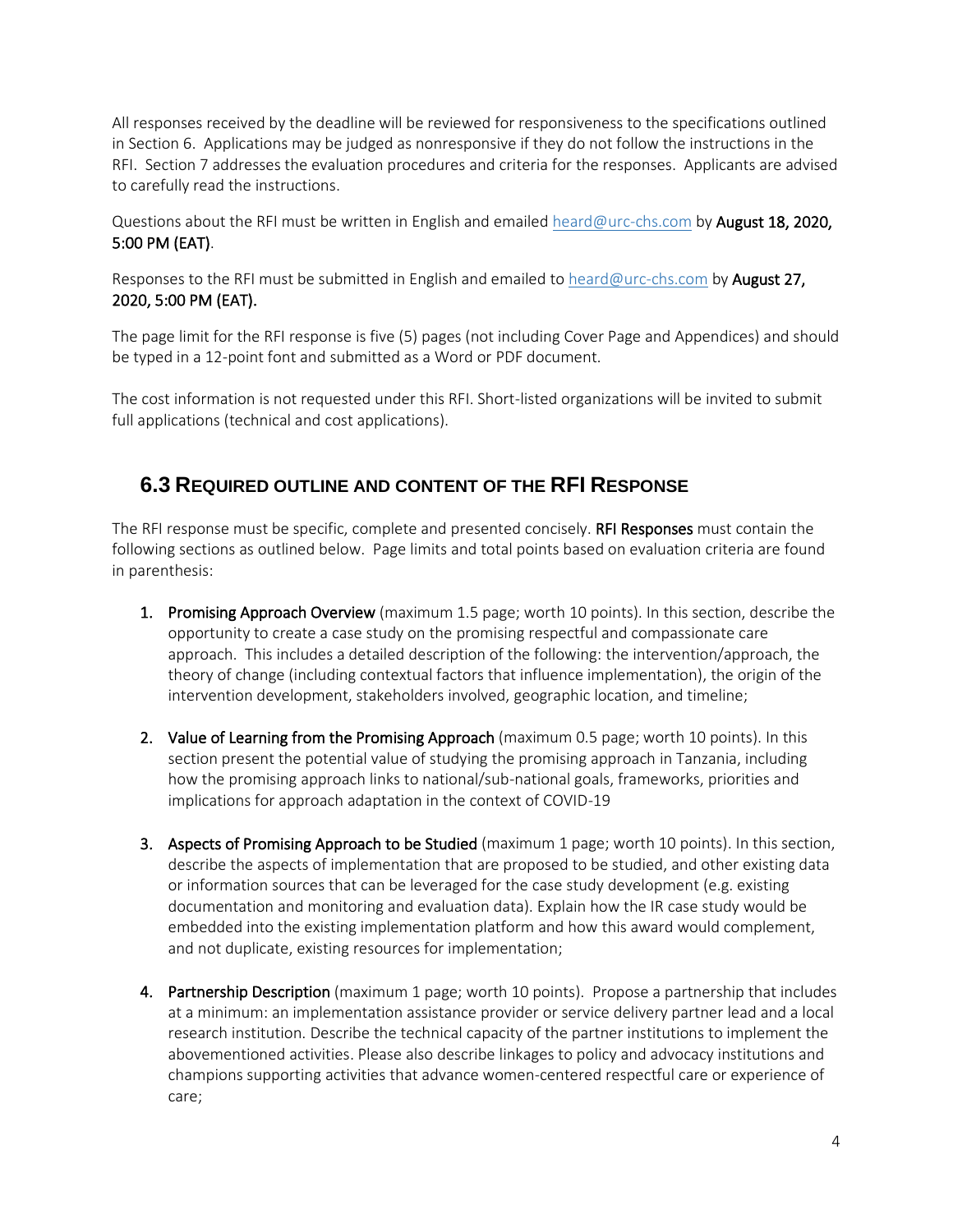- 5. Institutional and Partnership Capacity (maximum 1 page; not scored but included in strategic and operation review). Describe your institutional financial and administrative management capacity to coordinate and implement the abovementioned activities, including management of foreignfunded (including USG-funded) projects; and
- 6. Cost Share (1 paragraph; not scored but included in strategic and operation review). Indicate what additional USG and non-USG resources you plan to bring and how they will contribute to the development of the IR case study. Stronger consideration will be given to those who meet or exceed the non-USG cost share minimum. Examples of cost-share include volunteer services, donated employee's time, donated supplies, donated equipment, donated space, project cofunding, cash contribution.

The RFI response should have a **cover page** (not included in the page limit) with the following information:

- Program/Project title;
- RFI reference number;
- Name of organization applying to the RFI;
- Contact person, telephone number, fax number, address, and types name(s) and title(s) of person(s), who prepared the application, and corresponding signatures.
- CVs of proposed personnel may be included in Annex.

# <span id="page-6-0"></span>**6.4 FORMAT REQUIREMENTS:**

- The response must be written in English;
- Typed in a Microsoft Word compatible program, single-spaced with a 12-point Times New Roman font and one- inch margins;
- Saved and submitted as one document in pdf or Word format (must be searchable and editable), with all sections and appendices combined;
- Labeled with page numbers, the RFI number (RFI-WCC-TZ-2020-002) and the name of the lead applicant organization on every page;
- And must not exceed five (5) pages not including cover page and annexes.

# <span id="page-6-1"></span>**7. REVIEW, SELECTION AND NOTIFICATION PROCESS**

# <span id="page-6-2"></span>**7.1 RFI REVIEW PROCESS**

A Technical Review Committee will evaluate the organizations' RFI response taking into account the eligibility criteria (Section 6.1) and the review criteria (Section 7.2) found in this RFI.

# <span id="page-6-3"></span>**7.2 EVALUATION CRITERIA FOR RFI RESPONSES**

RFI responses will be reviewed and evaluated against the following criteria (10 points each):

a. Strong articulation of the **promising approach** and how it advances respectful and compassionate care in Tanzania;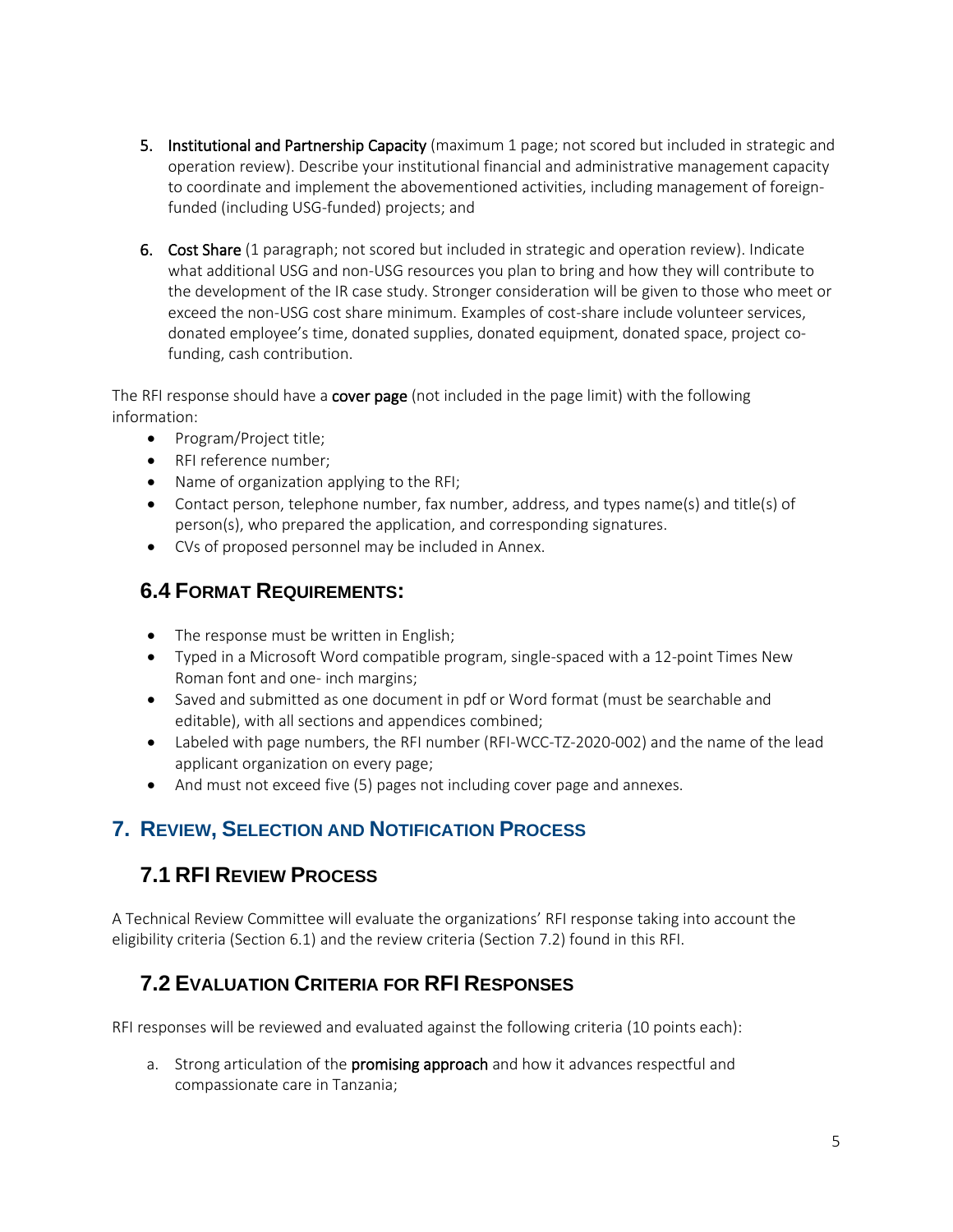- b. Demonstration of the potential value of learning from the promising approach and how evidence from an IR case study will inform local context and along with potential applicability to other contexts including COVID-19;
- c. Opportunity to study aspects of a promising approach including a description of how the partnership will be embedded into an implementation platform and leverage existing data and information sources for the IR case study development; and
- d. Partnership description that includes technical capacity, experience, and expertise of the proposed partnership.

The following criteria will also be reviewed as part of a strategic and operation review, but not scored:

- e. Institutional and partnership capacity description of financial and administrative management experience and capacity to manage foreign-funded (including USG-funded) projects.
- f. Clear cost share plan describing applicant's strategy and ability to contribute additional resources to the IR case study.

# <span id="page-7-0"></span>**7.3 NOTIFICATION PROCESS**

URC will review and select responses submitted in accordance with the guidelines and criteria set forth in this RFI. Short-listed applicants will be contacted to answer further questions and/or will be invited to submit full application to undertake the work referenced in this RFI. URC reserves the right to disregard any responses that do not meet the requirements. URC is not obligated to issue a financial instrument or award as a result of this RFI. If URC's review of the applicant's response will result in a decision to request a full application, URC will provide specific requirements and instructions for the full application.

# <span id="page-7-1"></span>**7.4 CONSIDERATIONS FOR AN AWARD**

In order to be eligible to receive U.S. Government funding, organizations must meet certain requirements. While these requirements do not have to be met in order to submit a response under the RFI, they will need to be met if the applicant is requested to submit a full application.

The requirements are:

- All first-time applicants for USAID funding are subject to a pre-award assessment to verify that the applicant has proper procedures in place to receive USAID funding (ADS 303.3.8)
- Each applicant (unless the applicant is an individual or Federal awarding agency that is excepted from those requirements under 2 CFR 25.110(b) or (c), or has an exception approved by the Federal awarding agency under 2 CFR 25.110(d)) is required to:
	- i. Be registered in SAM before submitting its application. Please allow several weeks for processing through SAM.GOV;
	- ii. Provide a valid DUNS number in its application; and
	- iii. Continue to maintain an active SAM registration with current information at all times during which it has an active Federal award or an application or plan under consideration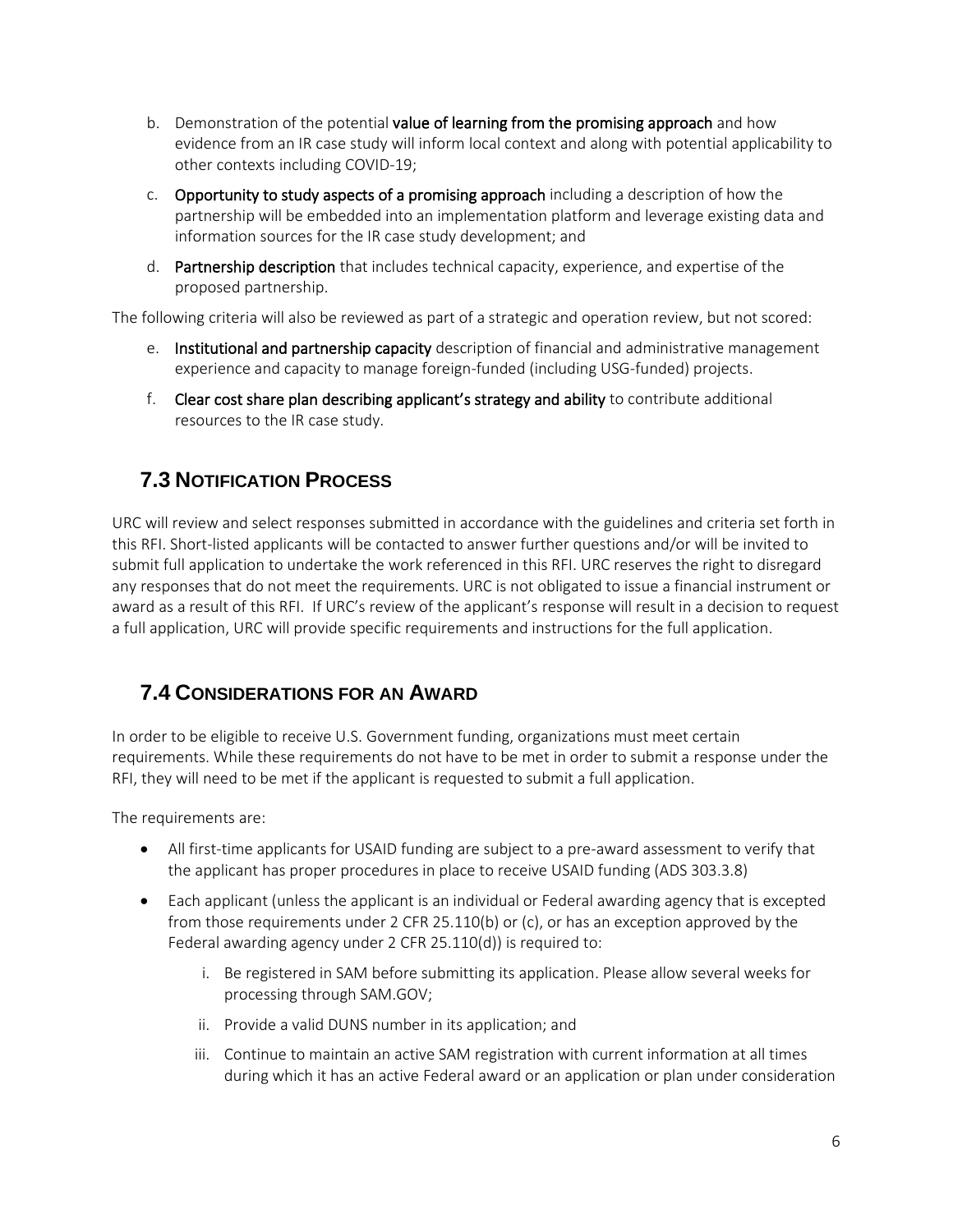by a Federal awarding agency. To obtain information regarding the preceding, see the respective links: [http://www.dnb.com](http://www.dnb.com/) and<https://www.sam.gov/portal/public/SAM/>

Those applicants that will be short-listed for the next round of this solicitation process will be required to submit the following documents upon request:

- Full application (details will be provided in full application requirements shared with short-listed applicants)
- Cost Application (details will be provided in full application requirements shared with short-listed applicants). The required documents will include:
	- o Detailed Budget
	- o Budget Narrative
	- o Negotiated Indirect Costs Rate Agreement (NICRA) or audited financial statements to support indirect rates
	- o A signed copy of ADS 303mav, Certifications, Assurances, and Other Statements of the Recipient and Solicitation Standard Provisions.
	- o Complete Pre-Award Assessment Questionnaire
	- o Organization's registration (e.g., certificate of incorporation, business license, certificate of registration with government).
	- o Organization chart or list of company officers
	- o Audited financial statements for the last two fiscal years.

Additional requirements will be specified by URC in the request to short-listed applicants.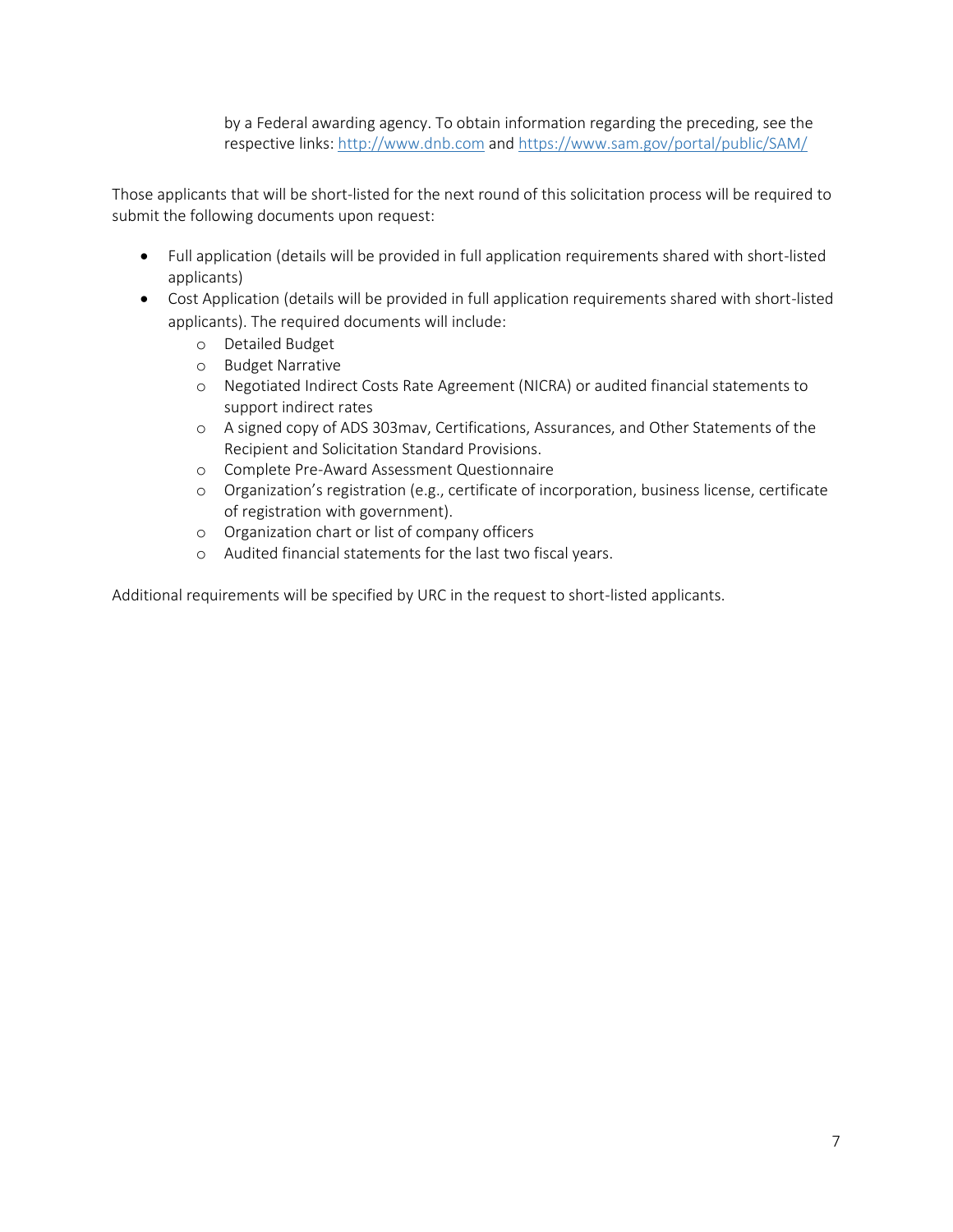# <span id="page-9-0"></span>**8. ANNEXES**

# <span id="page-9-1"></span>**8.1 RESPECTFUL MATERNITY CARE BACKGROUND AND CONTEXT**

The current awards support IR case studies which aim to build upon and expand the efforts of the respectful maternity care movement. Mistreatment or disrespect and abuse of women during the provision of maternity care is well-documented globally<sup>2</sup> and results from a complex confluence of determinants that often include sociocultural norms, health system constraints (e.g. infrastructure and human resource deficiencies/hierarchy/fear of being blamed), and disrespectful interpersonal interactions between clients and health providers. A conceptual taxonomy of disrespect and/or abuse in maternity services is provided in Error! Reference source not found.. While the focus to date has been on w omen during childbirth in health facilities, there is also a recognition that the quality of reproductive, child, newborn and related services can impact the well-being of both the baby and mother.

The available documentation of implementation experiences is limited, but what is clear is no single intervention will solve this complex problem; addressing it requires participatory processes, multi-faceted efforts, and the engagement of a range of stakeholders (e.g. professional associations, training institutions/programs, district and facility-based management, ministries of health, community and advocacy groups, implementation assistance organizations, and development partners). Actions that advance respectful care include addressing health system infrastructure, training and support to health workers, community engagement and accountability mechanisms, addressing sociocultural and gender norms, and updating of policies and programs to highlight the importance of respectful care. Error! R eference source not found. provides illustrative examples of approaches that advance respectful care for mother and newborn.

| Category              | <b>Examples</b>                                        |
|-----------------------|--------------------------------------------------------|
| Physical abuse        | Hitting, slapping, pushing, sexual abuse, rape         |
| Non-consented care    | Failure to seek and receive consent before a procedure |
| Non-confidential care | Lack of physical privacy and/or privacy of information |
| Non-dignified care    | Verbal abuse, negative gestures and comments           |
| Discrimination        | Differential treatment because of personal attributes  |

Table 1: Disrespect and Abuse or Mistreatment: Categories and examples drawing from Bowser & Hill Landscape<sup>3</sup> Analysis and the WHO Mistreatment Typology<sup>4</sup>

<sup>&</sup>lt;sup>2</sup> A repository of all relevant evidence to promoting Respectful Maternity Care (RMC) and addressing disrespect and abuse (D&A) of childbearing women during facility births is available here:

http://rmcresources.pbworks.com/w/page/107697158/Respectful%20Maternity%20Care%20Resources

<sup>3</sup> Bowser and Hill (2010) "Exploring Evidence for Disrespect and Abuse in Facility-Based Childbirth: Report of a Landscape Analysis"

<sup>4</sup> Bohren et al. (2015) "The Mistreatment of Women during Childbirth in Health Facilities Globally: A Mixed-Methods Systematic Review." PLoS Medicine.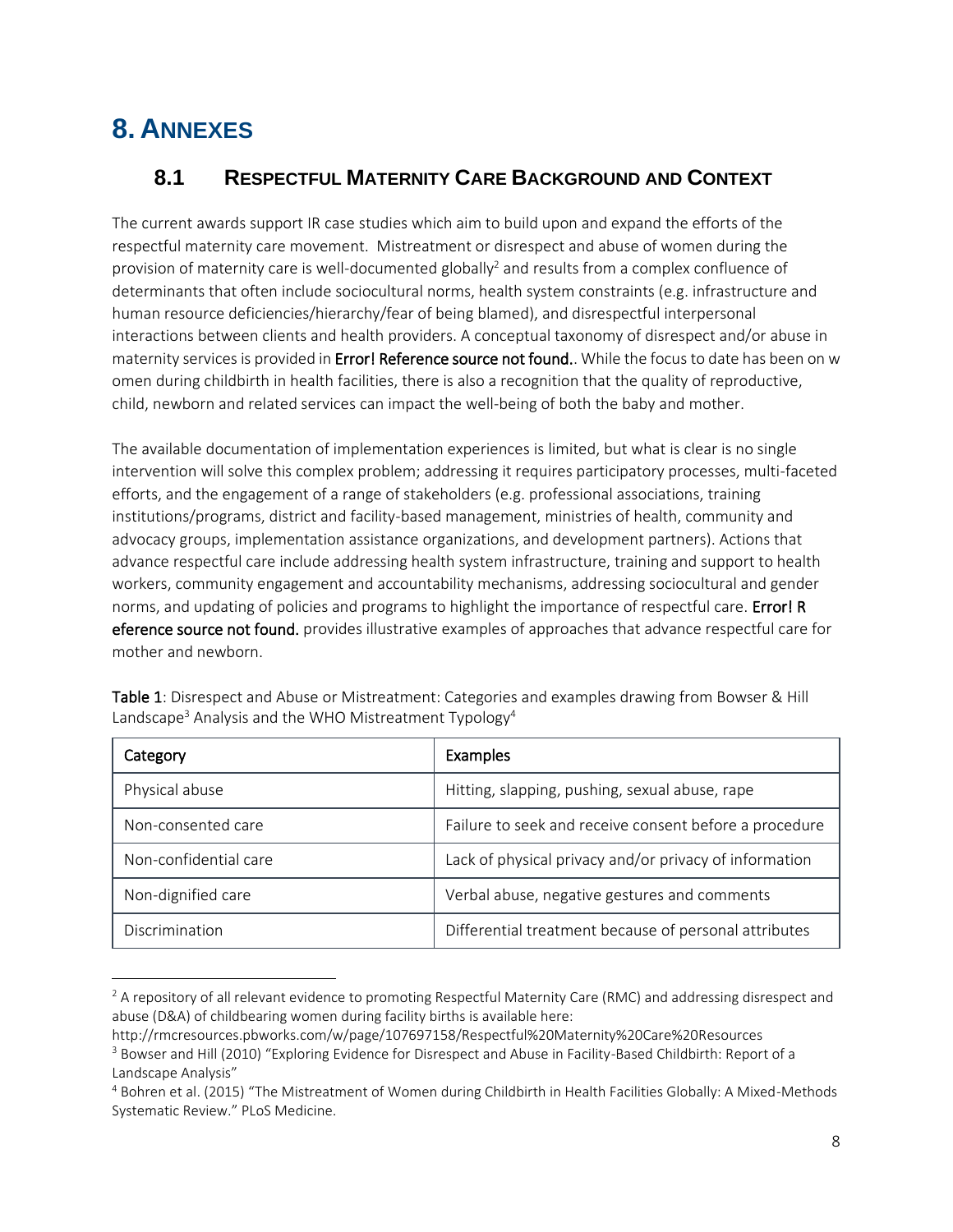| Abandonment/neglect                         | Neglect, delivering alone                                               |
|---------------------------------------------|-------------------------------------------------------------------------|
| Detention in facilities                     | Detention in facility until payment is made, bribes                     |
| Poor rapport between women and<br>providers | Ineffective communication, lack of supportive care, loss<br>of autonomy |
| Health System Conditions and Constraints    | Lack of resources, lack of policies, facility culture                   |





# <span id="page-10-0"></span>**8.2 HEALTH, EVALUATION AND APPLIED RESEARCH (HEARD) PROJECT OVERVIEW**

The purpose of the HEARD Project is to undertake research and evaluation efforts to accelerate progress towards achieving USAID's global health and development goals, including Ending Preventable Child and Maternal Death, achieving an AIDS Free Generation, and Protecting Communities from Infectious Diseases Initiatives, including the Global Health Security Agenda. The HEARD Project will focus on evaluative and targeted research that accelerates research-to-use processes.

The HEARD Project is engaged with building a partnership comprised of organizations that work to advance global health goals. Partners include implementation support organizations, regional health bodies, policy advocacy groups, civil society-based evidence advocates, research organizations, and academic institutions. This strategic mix of partners will help to inform which research questions are

<sup>5</sup> HEARD Project. Background Document: Disrespect and Abuse/Mistreatment and Respectful Maternity Care. <https://www.heardproject.org/wp-content/uploads/RMC-General-Background.pdf>